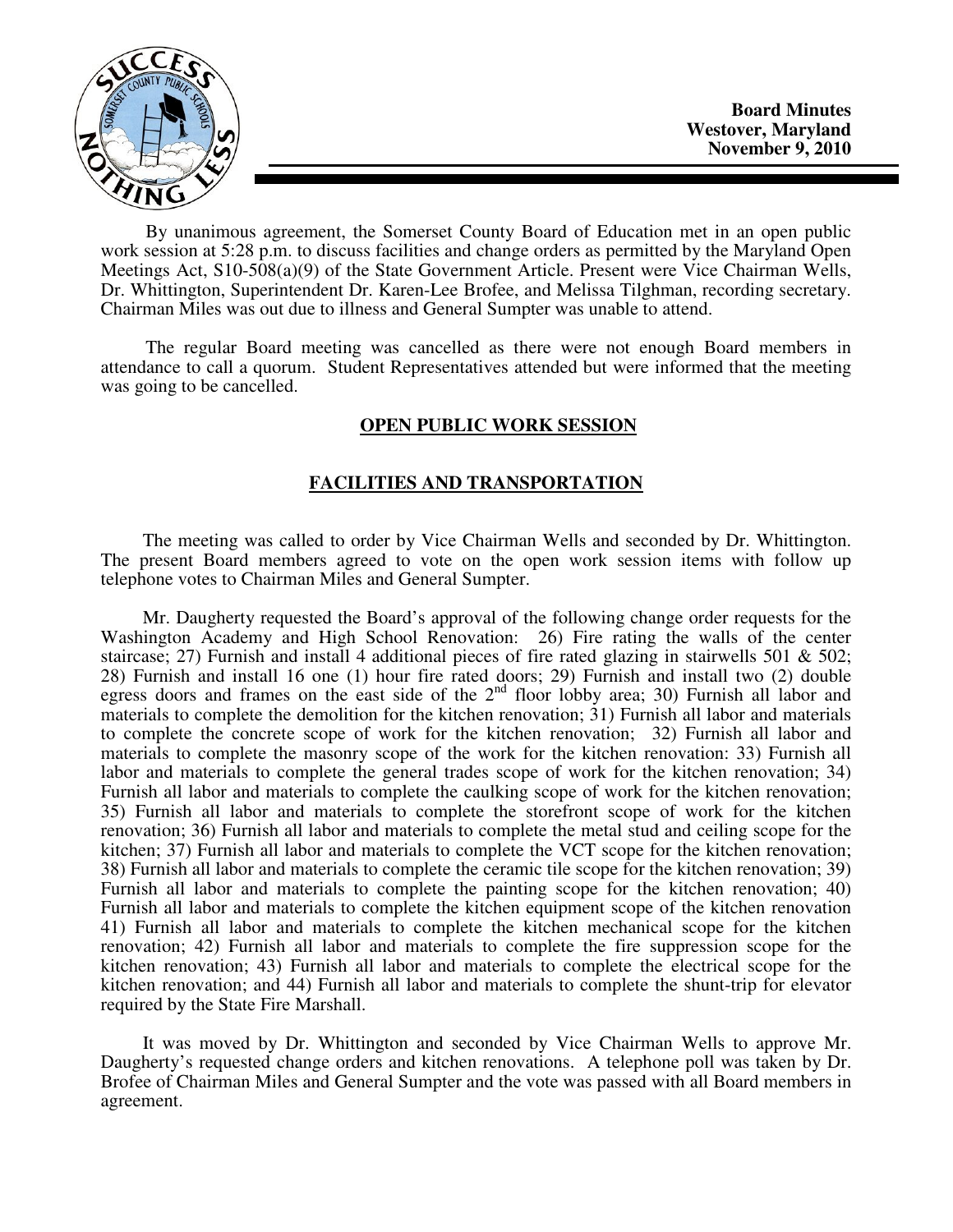It was moved by Vice Chairman Wells and seconded by Dr. Whittington to approve Mr. Daugherty's request for the parking lot addition at Greenwood Elementary School. A telephone poll was taken by Dr. Brofee of Chairman Miles and General Sumpter and the vote was passed unanimously. The Superintendent informed the Board that the project will be paid for by the Aging Schools funds.

 It was moved by Dr. Whittington and seconded by Vice Chairman Wells to approve Mr. Daugherty's requests to extend the parking lot project to Jerry Reynolds Excavating Contractor. Mr. Reynolds was the lowest bidder. A telephone poll taken by Dr. Brofee of Chairman Miles and General Sumpter and the vote was passed unanimously. The Board also suggested that the Superintendent check with planning and zoning to see if the asphalt is permissible to lay prior to beginning the project.

## **TRANSPORTATION**

 It was moved by Dr. Whittington and seconded by Vice Chairman Wells to approve Mr. George Barnes requests to purchase a new bus since his current bus is in its  $15<sup>th</sup>$  year. A telephone poll was taken by Dr.Brofee of Chairman Miles and General Sumpter who were also in agreement. The vote was passed unanimously.

 It was moved by Dr. Whittington and seconded by Vice Chairman Wells to approve Mr. Donald Waters requests to retire his spare bus which is currently in its 15<sup>th</sup> year, use his current bus of 7 years as a spare with an allotment of \$4,500 and to purchase a new bus. A telephone poll was taken by Dr. Brofee of Chairman Miles and General Sumpter and the vote was passed unanimously.

 A unanimous vote was made to approve Mr. Daugherty's request to advertise the availability of Ms. Robinson's Route #28 and a contractor's purchase of a new bus for that route. Her bus (her husband's) is retired this year at 15 years.

 It was moved by Dr. Whittington and seconded by Vice Chairman Wells to approve the purchase of a used 15 passenger van for Smith Island Transportation. A Telephone poll was taken by Dr. Brofee of Chairman Miles and General Sumpter and the vote was passed unanimously with all Board members in agreement.

 Mr. Daugherty requested the Board's approval to train two new substitute bus drivers. Dr. Whittington expressed concern regarding the training of new substitutes when there is already a list of substitutes available. The Board agreed that as of November 10, 2010 substitutes will need a sponsor bus contractor before applying for substitute training. This decision was made to avoid having too many substitutes on the list not being used.

 It was moved by Dr. Whittington and seconded by Vice Chairman Wells to approve the hiring of new substitute bus driver training of Rhonda Spence who was recommended by several bus contractors. A telephone poll was taken by Dr. Brofee of Chairman Miles and General Sumpter and the vote was passed unanimously.

## **BUS CONTRACTORS CONCERN**

 Mr. Daugherty discussed the bus contractors' concern of not getting paid if the Schedule A Form and other documents were not turned in. Dr. Brofee explained to the Board members that the issue was resolved and that Mr. King and Mr. Daugherty were just trying to get the forms turned in